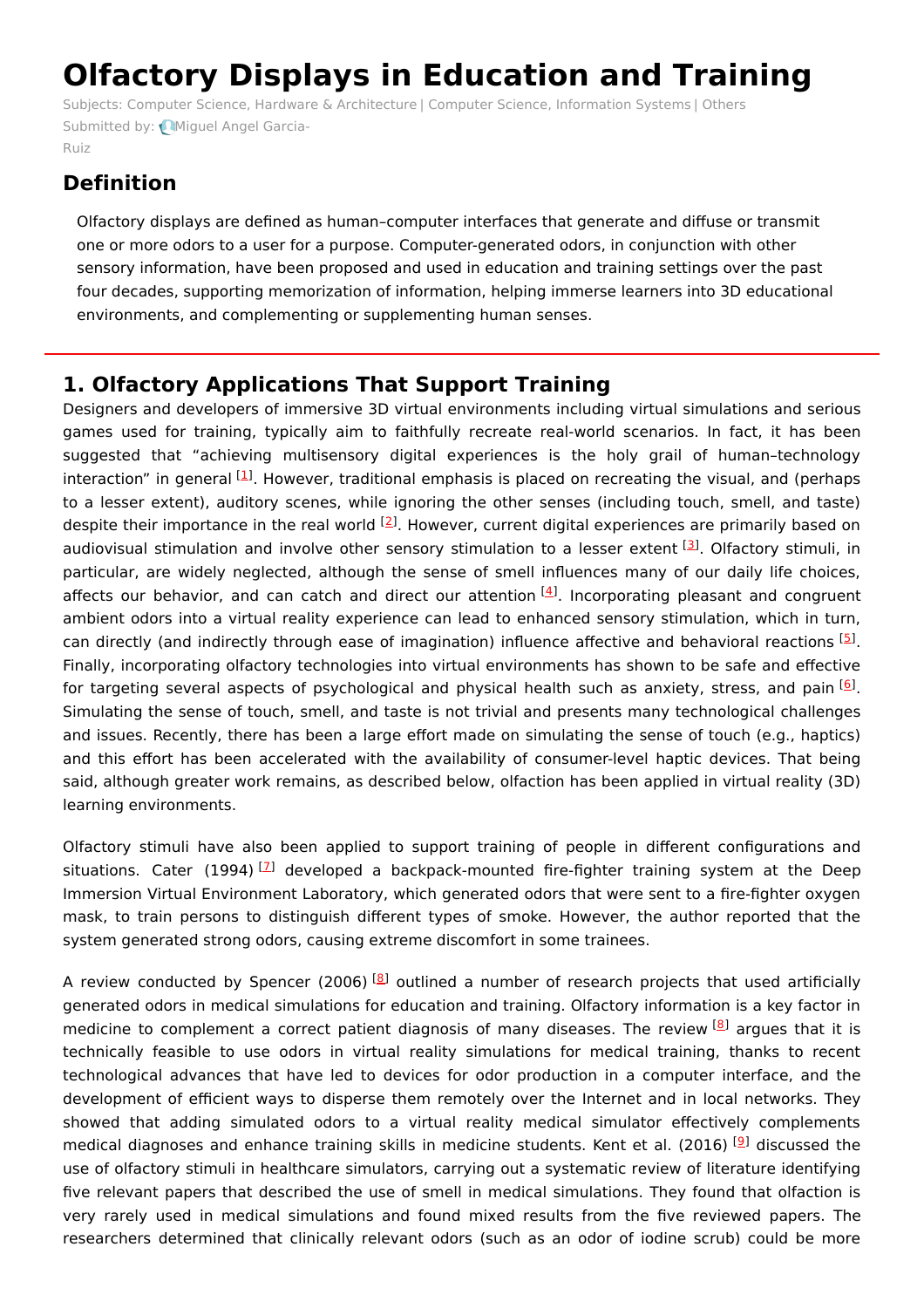effective than using general smells for supporting training, and smell can be very useful for improving simulation fidelity.

A compelling application of olfactory human–computer interfaces has been developed for military training. According to Vlahos (2006) <sup>[[10](#page-5-9)]</sup>, theme-park designers and the University of Southern California developed a virtual reality simulator to train U.S. soldiers, integrating a number of odors to enhance the ambiance of a virtual war scenario. The soldiers don an electronic device around their neck that generates scents. Each odor is activated wirelessly, and they are activated according to the events generated in the virtual reality war simulation. For instance, when soldiers fire a gun, they can perceive the smell of gunpowder coming from the electronic device they wear. Preliminary research pointed out that the use of odors in a simulated war environment enhanced soldiers' mental immersion, a key element that supports training.

Tsai and Hsieh (2012) <sup>[[11](#page-5-10)]</sup> explored the use of two types of computer-generated odors to support training of computer programmers in writing efficient software code. The purpose of the olfactory display was to help improve coding style and to identify code errors. Results from a test indicated that more than 80% of participants reported that the smell was useful for identifying errors and to improve their coding style. The researchers built an olfactory display using an Arduino™ microcontroller board connected to a pair of off-the-shelf household aromatizers.

Narciso et al. (2019) <sup>[[12](#page-5-11)]</sup> developed a virtual reality system whose goal was to analyze how olfactory stimulus supported training of firefighters. The researchers set up a multimodal virtual environment simulating a virtual closed container, where firefighters were holding a virtual fire, with the added burnt wood odor stimulus. The odor was generated by a SensoryCo SmX-4D™ aroma system, by using compressed air, and preloading the odor into the system. A between-groups experimental result showed that although the multimodal virtual environment was successful in knowledge transference overall, the addition of smell stimulus in the group of firefighters that experienced the smell did not significantly influence any of the measured variables of presence, cybersickness, fatigue, stress, and knowledge transfer. The researchers explained that a possible cause of low odor effectiveness was because the firefighters were not fully equipped with protective gear, and the multimodal virtual reality environment (including its olfactory display) was not immersive enough in the experiment, thus reporting lower values of fatigue and stress in it.

#### **2. Educational Olfactory Applications**

Computer-generated odors can be an important support for learning, since they can be useful for provoking positive emotions in learners, thus reducing their stress levels at school [\[13](#page-5-12)]. In addition, odors can help "enhance memory performance through better problem solving, reduce response times, produce fewer errors, increase recall, recognition, and retention, and enhance productivity, alertness, and physical performance" <sup>[[14](#page-5-13)]</sup>. Youngblut et al. (1996) <sup>[\[15\]](#page-5-14)</sup> pointed out a number of benefits of olfaction in educational virtual reality, such as reducing students' stress, and the ability of improving information retention and recall. The following paragraphs summarize examples of research projects that employ odors for supporting learning.

Olfactory applications have been used in art exhibitions for enhancing visitors' educational experiences about multimodal art. Lai (2015) <sup>[[16\]](#page-5-15)</sup> developed an interactive art exhibition where patrons perceived five odors (scents of grass, baby powder, whiskey tobacco, dark chocolate, and leather), generated by mist diffusers. In one part of the exhibition, the odors were linked to artwork such as origami boxes that patrons rearranged themselves, allowing other visitors to perceive the odors in different order. In another part, the aromas (a sweet or pleasant odor) were generated according to the visitors' walking direction, allowing other visitors to perceive them. Lai reported that the odors worked as a powerful communication medium and a complement to the other senses in the artistic perception. Another example of multimodal experiences, including olfactory information, was presented at the Tate Britain art gallery in London, UK  $^{[17]}$  $^{[17]}$  $^{[17]}$ , where a combination of visual, touch, auditory, and olfactory stimuli was used for supporting artistic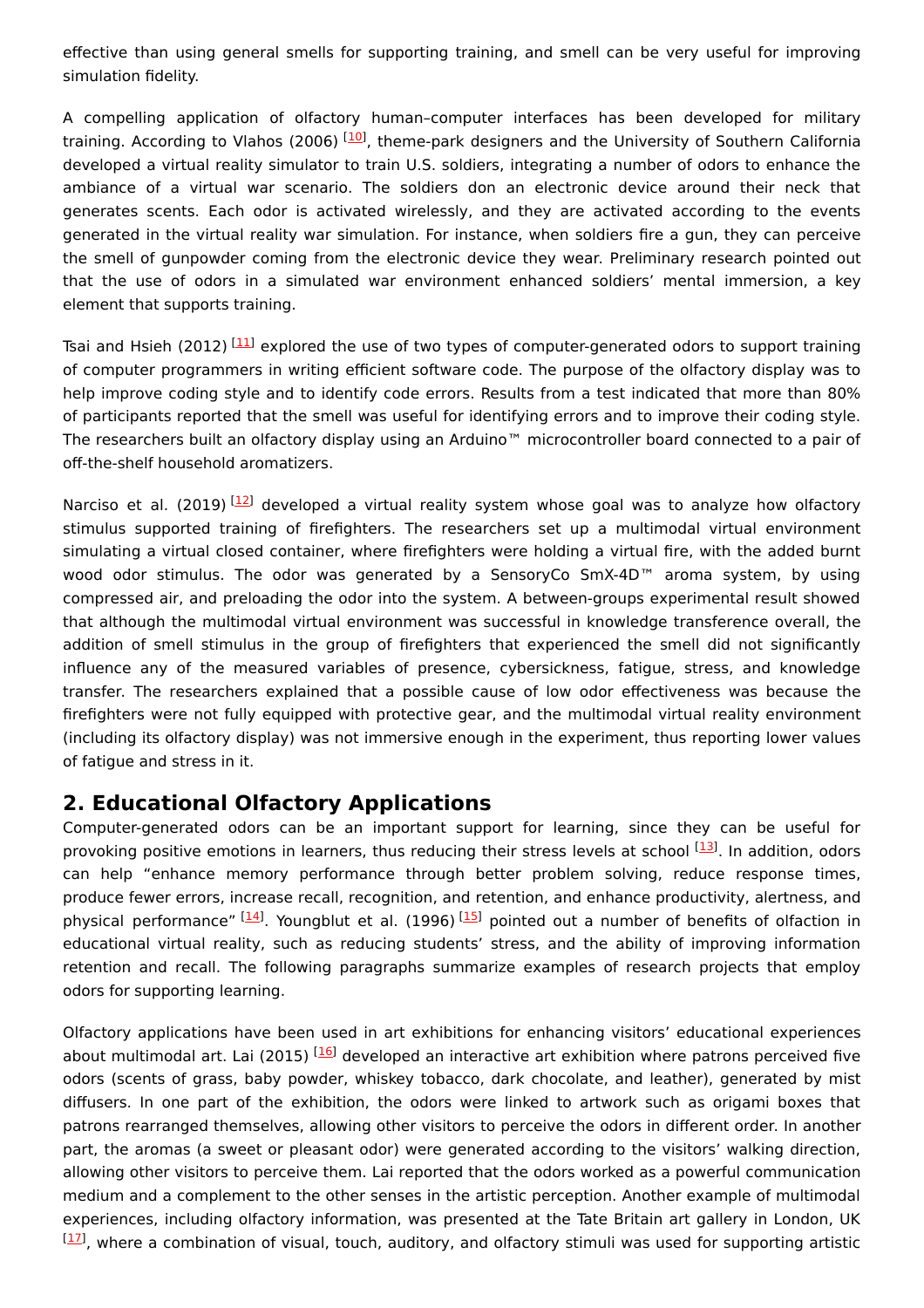appreciation of paintings. Visitors were allowed to hold and smell 3D printed scented objects that were related to some paintings that visitors could observe, while listening to related sounds. Vi et al. (2017) [\[17](#page-5-16)] collected and analyzed post-questionnaire data completed by 50 visitors (participants), showing that "all participants strongly acknowledged that stimulating all the senses added another layer, dimension, and perspective to the experience of the paintings and thus opened new ways of thinking and interpreting art". Qualitative data showed that odors were useful in supporting understanding the paintings' meaning and artistic renderings.

Tijou et al. (2006) <sup>[<u>18</u>] developed a fully immersive desktop virtual reality (VR) system to investigate the</sup> effects of olfaction on learning, recall, and retention of 3D structures of organic molecules. The VR system included two commercial olfactory display devices generating up to six odors that were related to the virtual molecular models presented in the VR system, for example, a molecular model of vanillin was paired with a vanilla odor. In the VR system, the 3D graphical molecular models were displayed on both a computer monitor and a head-mounted display (HMD). Users interacted with the molecular models using a special 3D mouse or a hand movement tracking system. The paper demonstrated the feasibility of a multimodal VR system used for learning in the sciences. However, the authors [[18](#page-5-17)] did not report any testing conducted with students, and proposed future work that will study the role of olfaction, interaction techniques and depth cues while learning molecular structures.

Richard et al. (2006)<sup>[[19\]](#page-5-18)</sup> introduced the "Nice-smelling Interactive Multimedia Alphabet" project that involved developing a multimodal computer application that included olfactory, visual, and auditory information. The main objective of this multimodal application was to support learning of letters of the alphabet. However, Richard et al. do not provide further details on the project.

Miyaura et al. (2011)<sup>[[20\]](#page-5-19)</sup> developed an olfactory display that diffused odors of ylang-ylang and peppermint using inkjet technology. An electrocardiogram was used to measure users' concentration levels when performing basic addition tasks. The researchers reported that the odors helped to decrease errors in the additions. The aim of the olfactory display was to help learners to re-engage in additional tasks with the use of odors once a concentration lapse was detected with the electrocardiogram.

Kwok et al. (2009)<sup>[\[21\]](#page-5-20)</sup> introduced the SAMAL (Smart Ambience for Affective Learning) system, which included the development and testing of a multimodal ambient room with visual, auditory, and olfactory stimuli. One of the objectives of SAMAL was to integrate cognitive and affective issues with the purpose of enhancing learning, and studying the emotional and affective experience of learners while perceiving multisensory stimuli coming from the SAMAL system. The ambient room included 3D stereo projection, 3D interaction using a Wii-mote, high-fidelity audio, and an olfactory display system with spray dispensers, among other interesting features. The SAMAL system provided some ambient "scenarios" to evoke different affective and cognitive states of mind and feelings. For example, a scenario called "Blue Hat Smart Ambient" displayed a 3D projection of a quiet road shown along with a sound effect of rain and provided students with a smell of violets. According to Kwok et al. (2009) <sup>[[21](#page-5-20)]</sup>, all of the multimodal stimuli were designed to promote a "feeling of calm and wakening needed for better control and direction" of students while solving a problem. Another scenario, a green apple odor was dispersed to stimulate the "fresh, liberated and free-thinking feelings needed for triggering new or wild ideas." Preliminary findings of post-tests applied to learners showed that the SAMAL system generally did influence students' affective experiences, improving their learning effectiveness. However, Kwok et al. (2009)<sup>[\[21](#page-5-20)]</sup> did not describe any effects of odors on students' cognitive processes, and they did not describe the odor generation system in greater detail.

Garcia-Ruiz et al. (2008)<sup>[\[22](#page-5-21)]</sup> described a usability study that tested the integration of an odor in an educational 3D virtual environment (a virtual town with some buildings, street lamps, and roads with street name signs) developed for second language learning. Twelve computer science student participants tested the virtual environment, where they followed oral instructions in English (their native language was Spanish) about going from point A to B in the virtual environment, using a regular mouse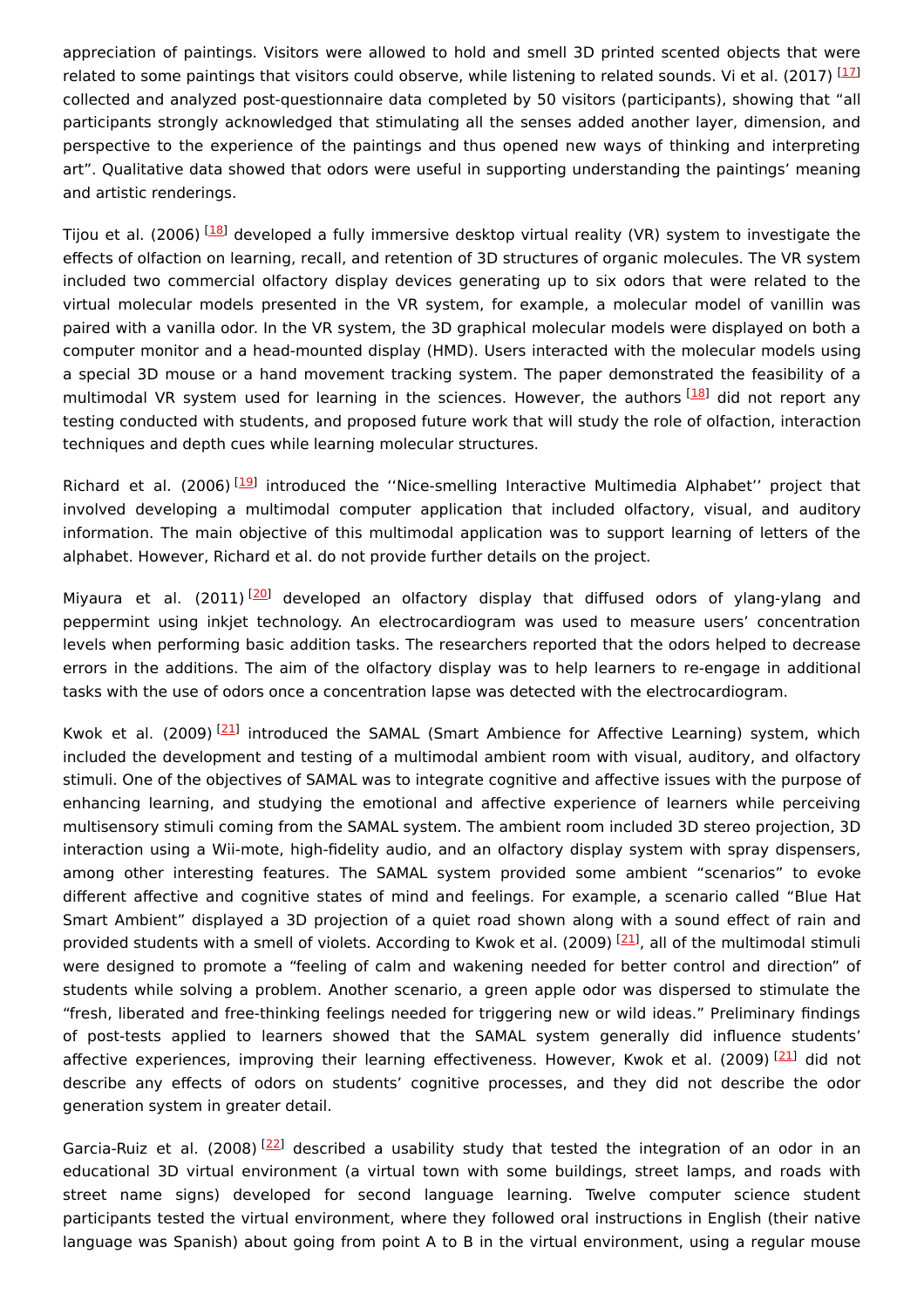for "walking around" in the streets of the virtual town. While walking on the virtual streets, all participants were presented with a fresh leaves of mint (Mentha Spicata) odor. After the test, participants completed the System Usability Scale (SUS) questionnaire—a 10-item questionnaire with five response options for respondents, from Strongly agree to Strongly disagree—which is a reliable tool for measuring the usability of a system<sup>[\[23](#page-5-22)]</sup>. Preliminary results indicated that all participants perceived the usability of the multimodal virtual environment as very good. In addition, participants reported that the mint odor helped them lower their anxiety when listening to the oral instructions in English. Experimental results obtained by Herz et al. (2004) <sup>[[24](#page-5-23)]</sup> have shown that a mint odor (among other pleasant smells) can stimulate or activate the mood of learners, and pleasant responses to odors are learned through emotional associations. The use of mint to affect mood has also been examined in marketing applications [\[25](#page-5-24)]. Moreover, Ho and Spence (2005)<sup>[[26](#page-5-25)]</sup> demonstrated experimentally that olfactory stimulation of mint facilitates tactile performance of complex tasks, which may be useful for supporting further training in computer simulations that require dexterity. Oliver (2012) <sup>[[27](#page-6-0)]</sup> incorporated odors in a language learning seminar. The seminar explored how odors can be incorporated into teaching literary concepts of English language at different levels, pointing out that odors can work as an important learning tool.

Czyzewski et al. (2010) <sup>[\[28](#page-6-1)]</sup> developed a computer-controlled device capable of generating tiny drops of scented oil, previously stored in a glass pipe, and rapidly released to the environment using compressed air. This is a technique that the authors called "cold air diffusion." The developed device can generate up to four odors simultaneously and was tested using an educational software showing animated animal cartoons. This multimedia software was designed for measuring the degree of concentration in young students. The students had to concentrate on the movements of a bee character while purposely distracted with other moving characters. In addition, a particular odor was displayed with the developed device when the animations were shown to the students. However, they do not describe what type of odors were used. The researchers<sup>[[28](#page-6-1)]</sup> reported that although the results of an initial test were inconclusive, the test served to correct technical problems from the device and to analyze the effectiveness of the olfactory device. The researchers also pointed out that their device could further be used to support multisensory stimulation for science-based education.

Covaci et al. (2018)<sup>[\[29](#page-6-2)]</sup> developed a multiplayer serious game intended to teach high-school students about the seventeenth century's Age of Discovery (a period in history when several European kingdoms started to explore the world by sea for trading goods such as spices). In a study, participants played the serious game and required to open and smell small jars containing odors of real spices and beans, including coffee beans, cocoa beans, ginger, pepper, cinnamon, and clove. The spices were smelled at the same time that an image of each spice appeared visually in the game. Presumably, participants were required to close the jar when it was no longer needed. This research aimed at exploring ways to design multisensory experiences in serious games. The researchers' goal was to examine any differences in students' performance and enjoyment while playing the game on desktop computers and mobile devices, in the absence or presence of olfactory stimulation. They found, through a self-reporting engagement questionnaire, that multiple sense stimulation in a serious game engaged the users, potentially improving the learning process. However, results of pre-test and post-test knowledge questionnaires showed that the olfactory feedback did not yield an improvement in performance. This was possibly due to the participants' cultural background which prevented them to effectively associate the images of the spices with their odors, their ability to discriminate among the odor stimuli, and the fact that students did not verbalize the odors used in the game. As Guinea and Ademoye (2011) <sup>[\[30](#page-6-3)]</sup> highlighted, it is difficult to effectively measure the user experience (UX) on the quality of olfactory data presented through olfactory displays.

In the real world, our senses are constantly responding to specific physical phenomena, providing the perceptual system with data that is processed/integrated by the nervous system, producing multisensory information that allow us to acquire knowledge <a>[\[31](#page-6-4)]</a>. The integration of environmental information across multiple sensory channels (such as the olfactory channel) is critical to guiding decisions and behaviors  $[32]$  $[32]$  $[32]$ . The different senses also interact with one another and alter each other's processing and ultimately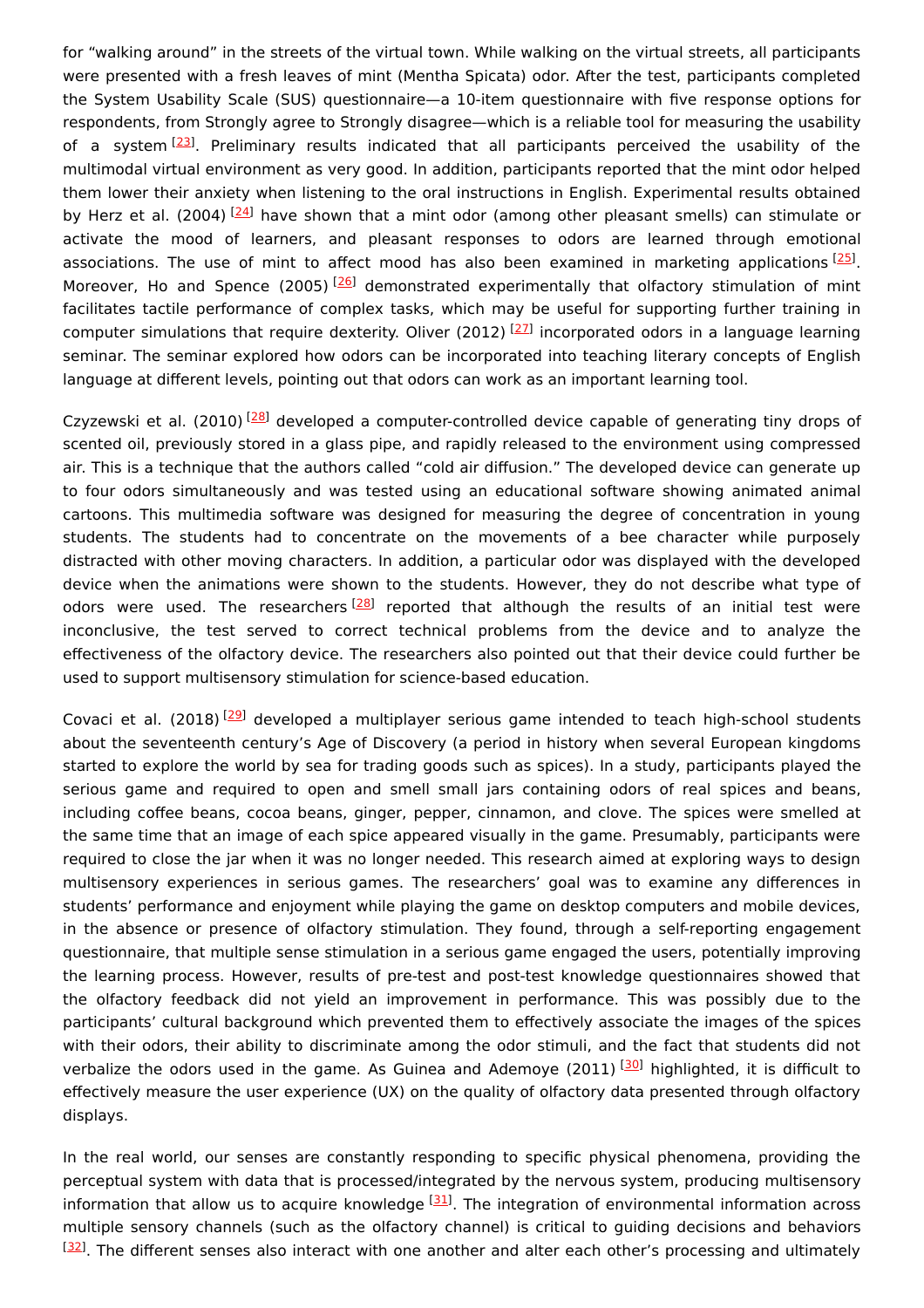the resulting perception. Stability of perception in everyday life is preserved by integration of multimodal information and perception of synchrony in cross-modal combinations plays an important role in maintaining perceptual stability in a continually changing environment [[33](#page-6-6)]. Various "real-world" studies suggest that sound can have a significant effect on the perception of the other senses. For example, sound (noise) can have an impact on the perception of food gustatory properties, food crunchiness, and food liking [[34\]](#page-6-7). In other words, our construct of our environment and our ability to interact with that environment is very much determined by the interaction of our senses. An understanding of this multimodal interactivity in the real world can therefore inform our development of environments in the virtual space. Most scientific research suggests that the more modalities that are integrated into a virtual representation of our environment (including the smell modality), the greater the sense of presence or immersion in that space<sup>[\[35](#page-6-8)]</sup>. Additional modalities can reinforce existing information, or provide additional information that cannot be obtained by a single modality alone. For instance, although vision tends to dominate, auditory information can tell us what is behind a door, or behind or inside of our bodies. With respect to education, training, and memory, most studies acknowledge that multiple sensory inputs (including odors) result in improved processing and retention <sup>[\[36](#page-6-9)]</sup>. The term cross-modal interaction or integration is defined as the process of coordinating multimodal information (information that stimulates multiple senses), from different sensory channels into a final percept <a>[\[37](#page-6-10)]</a>. Signals that incorporate multiple sensory modalities enhance cognitive processes, including learning and decision-making <sup>[\[5](#page-5-4)]</sup>. As Flavian et al. (202[1](#page-5-0)) <sup>[1]</sup> point out, "achieving multisensory digital experiences is the holy grail of human–technology interaction", and "providing multisensory experiences in digital environments is one of the future priorities in technology development".

However, some care should be given when considering multimodal stimuli. As Kapralos et al. (2017) [\[35](#page-6-8)] describe, redundancy, that is, the repetition between modalities of the same message, can increase communication and facilitate knowledge transfer. However, due to channel limits—that is, how much information we can absorb at any one time (also known as cognitive load)—redundancy can at times decrease effectiveness. Redundancy that does not provide new information runs the risk of decreasing the facilitation of communication. In other words, we have a limited cognitive ability to take in information across multiple senses at the same time, and therefore an overload of information—too much sensory stimulation—can impede task performance. Additional modalities with incongruent information add cognitive load when not carefully balanced with the main means of communication.

Klašnja-Milićević et al. (2018)<sup>[\[38](#page-6-11)]</sup> investigated olfaction-based applications in multimodal humancomputer interfaces for learning, with the goal of determining how the senses of smell, taste, vision, and hearing interact and how they can improve memorization in a virtual reality educational application that focused on the solar system. Sixty university students participated in an experiment, where they were randomly divided into two groups. One group used an educational VR system while they consumed chocolate and/or coffee and were presented with vapors of three essential oils: citrus, rosemary, and mint. The other group used an educational VR system without the olfactory and taste stimuli. A withingroups testing protocol revealed that participants who consumed the chocolate, drank the coffee, and smelled the citrus oil vapor while using the VR learning application scored higher in a pre-/post-test.

Alkasasbeh and Ghinea (2019) [[39](#page-6-12)] developed a multimodal website for learning about geography. Four odors were used to represent information about four countries (Brazil = coffee, India = curry, Japan = green tea, and South Africa = wild grass) and were delivered to web users through a dry-air scent diffuser with fans for directing the odors to the users. They hypothesized that memory and recall information about those countries would be improved with the odors. A test was conducted with 32 participants who were randomly distributed within eight conditions (text only, audio only, olfactory media only, images, audio and text, audio and olfactory media, audio, text and olfactory media, text, and olfactory media). The conditions depicted geographical information about the four countries. The researchers administered pre-tests and post-tests with questions about the four countries. Results showed that the questions from the post-test in which the olfactory media was synchronized with the audiovisual media was significantly different (improved with higher than average scores) compared to those who were not provided with any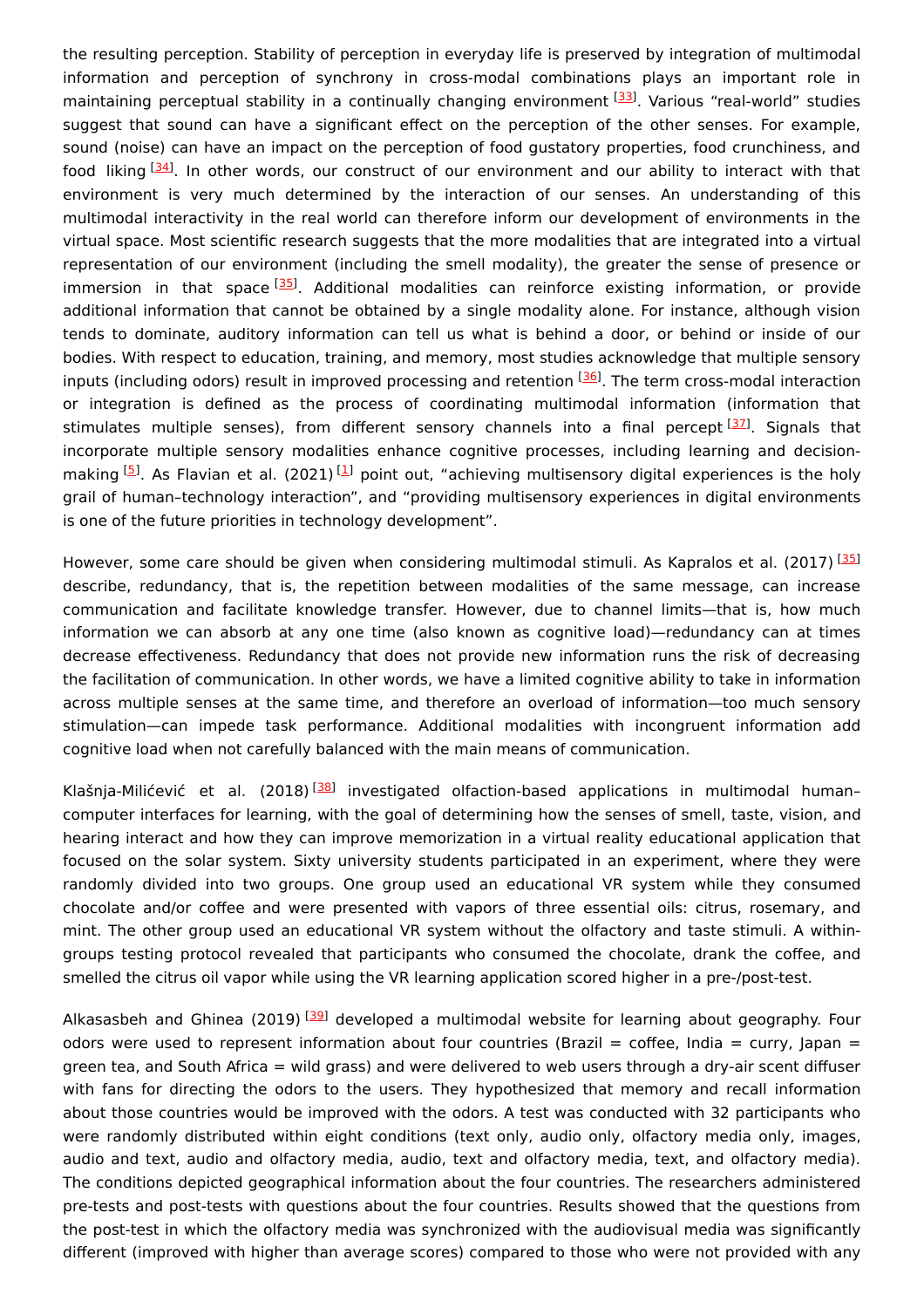olfactory stimuli. However, the odor-only related questions yielded no significant difference. The use of odors for recalling information is consistent with previous research [[40](#page-6-13)].

#### **References**

- <span id="page-5-0"></span>1. Flavián, C.; Ibáñez-Sánchez, S.; Orús, C. The influence of scent on virtual reality experiences: The role of aromacontent congruence. J. Bus. Res. 2021, 123, 289–301.
- <span id="page-5-1"></span>2. Persky, S.; Dolwick, A.P. Olfactory perception and presence in a virtual reality food environment. Front. Virtual Real. 2020, 1, 1.
- <span id="page-5-2"></span>3. Petit, O.; Velasco, C.; Spence, C. Digital sensory marketing: Integrating new technologies into multisensory online experience. J. Interact. Mark. 2019, 45, 42–61.
- <span id="page-5-3"></span>4. Dozio, N.; Maggioni, E.; Pittera, D.; Gallace, A.; Obrist, M. May I smell your attention: Exploration of smell and sound for visuospatial attention in virtual reality. Front. Psychol. 2021, 12, 671470.
- <span id="page-5-4"></span>5. Rowe, C. Receiver psychology and the evolution of multicomponent signals. Anim. Behav. 1999, 58, 921–931.
- <span id="page-5-5"></span>6. Tomasi, D.; Ferris, H.; Booraem, P.; Enman, L.; Gates, S.; Reyns, E. Olfactory virtual reality (OVR) for wellbeing and reduction of stress, anxiety and pain. J. Med. Res. Health Sci. 2021, 4, 1212–1221.
- <span id="page-5-6"></span>7. Cater, J.P. Approximating the senses smell/taste: Odors in virtual reality. In Proceedings of the IEEE International Conference on Systems, Man and Cybernetics, San Antonio, TX, USA, 2–5 October 1994; Volume 2.
- <span id="page-5-7"></span>8. Spencer, B.S. Incorporating the sense of smell into patient and haptic surgical simulators. IEEE Trans. Inf. Technol. Biomed. 2006, 10.
- <span id="page-5-8"></span>9. Kent, S.J.W.; Kent, F.H.; Brown, C.W.; Morrison, I.G.; Morse, J.C. Should we add smells in simulation training? A systematic review of smells in healthcare-related simulation training. BMJ Simul. Technol. Enhanc. Learn. 2016.
- <span id="page-5-9"></span>10. Vlahos, J. The smell of war. Pop. Sci. 2006, 269.
- <span id="page-5-10"></span>11. Tsai, Y.-T.; Hsieh, D. Smellware: Olfactory Feedback for Code Smell in Software Development. Available online: https://www.semanticscholar.org/paper/Smellware%3A-Olfactory-Feedback-for-Code-Smell-in-Tsai-Hsieh/e9618d0c44798bfc272200e8338ee4e20940c09e (accessed on 13 October 2021).
- <span id="page-5-11"></span>12. Narciso, D.; Bessa, M.; Melo, M.; Vasconcelos-Raposo, J. Virtual reality for training-the impact of smell on presence, cybersickness, fatigue, stress and knowledge transfer. In Proceedings of the 2019 International Conference on Graphics and Interaction (ICGI), Faro, Portugal, 21–22 November 2019; pp. 115–121.
- <span id="page-5-12"></span>13. Sylwester, R. How emotions affect learning. Educ. Leadersh. 1994, 52, 60–65.
- <span id="page-5-13"></span>14. Washburn, D.A.; Jones, L.M.; Satya, R.V.; Bowers, D.C.A.; Cortes, A. Olfactory use in virtual environment training. Model. Simul. Mag. 2003, 2, 19–25.
- <span id="page-5-14"></span>15. Youngblut, C.; Johnson, R.E.; Nash, S.H.; Wienclaw, R.A.; Will, C.A. Review of Virtual Environment Interface Technology: References; Institute for Defense Analyses: Alexandria, VA, USA, 1996; Volume 35.
- <span id="page-5-15"></span>16. Lai, M.K. Universal scent blackbox—Engaging visitors communication through creating olfactory experience at art museum. In Proceedings of the SIGDOC '15: Proceedings of the 33rd Annual International Conference on the Design of Communication, Limerick, Ireland, 16–17 July 2015; Association for Computing Machinery: New York, NY, USA, 2015.
- <span id="page-5-16"></span>17. Vi, C.T.; Ablart, D.; Gatti, E.; Velasco, C.; Obrist, M. Not just seeing, but also feeling art: Mid-air haptic experiences integrated in a multisensory art exhibition. Int. J. Hum. Comput. Stud. 2017, 108, 1–14.
- <span id="page-5-17"></span>18. Tijou, A.; Richard, E.; Richard, P. Using olfactive virtual environments for learning organic molecules. In Lecture Notes in Computer Science; Springer: Berlin/Heidelberg, Germany, 2006; Volume 3942.
- <span id="page-5-18"></span>19. Richard, E.; Tijou, A.; Richard, P.; Ferrier, J.L. Multi-modal virtual environments for education with haptic and olfactory feedback. Virtual Real. 2006, 10, 207–225.
- <span id="page-5-19"></span>20. Miyaura, M.; Narumi, T.; Nishimura, K.; Tanikawa, T.; Hirose, M. Olfactory feedback system to improve the concentration level based on biological information. In Proceedings of the 2011 IEEE Virtual Reality Conference, Singapore, 19–23 March 2011.
- <span id="page-5-20"></span>21. Kwok, R.C.W.; Cheng, S.H.; Ho-Shing Ip, H.; Kong, J.S.L. Design of affectively evocative smart ambient media for learning. Comput. Educ. 2011, 56, 101–111.
- <span id="page-5-21"></span>22. Garcia-Ruiz, M.A.; Edwards, A.; Aquino-Santos, R.; Alvarez-Cardenas, O.; Mayoral-Baldivia, M.G. Integrating the sense of smell in virtual reality for second language learning. In Proceedings of the World Conference on E-Learning in Corporate, Government, Healthcare, and Higher Education, Las Vegas, NV, USA, 17 November 2008.
- <span id="page-5-22"></span>23. Sauro, J. A Practical Guide to the System Usability Scale: Background, Benchmarks & Best Practices; CreateSpace Independent Publishing Platform: Scotts Valley, CA, USA, 2011.
- <span id="page-5-23"></span>24. Herz, R.S.; Beland, S.L.; Hellerstein, M. Changing odor hedonic perception through emotional associations in humans. Int. J. Comp. Psychol. 2004, 17, 315–338.
- <span id="page-5-24"></span>25. Ellen, P.S.; Bone, P.F. Does it matter if it smells? Olfactory stimuli as advertising executional cues. J. Advert. 1998, 27, 29–39.
- <span id="page-5-25"></span>26. Ho, C.; Spence, C. Olfactory facilitation of dual-task performance. Neurosci. Lett. 2005, 389, 35–40.